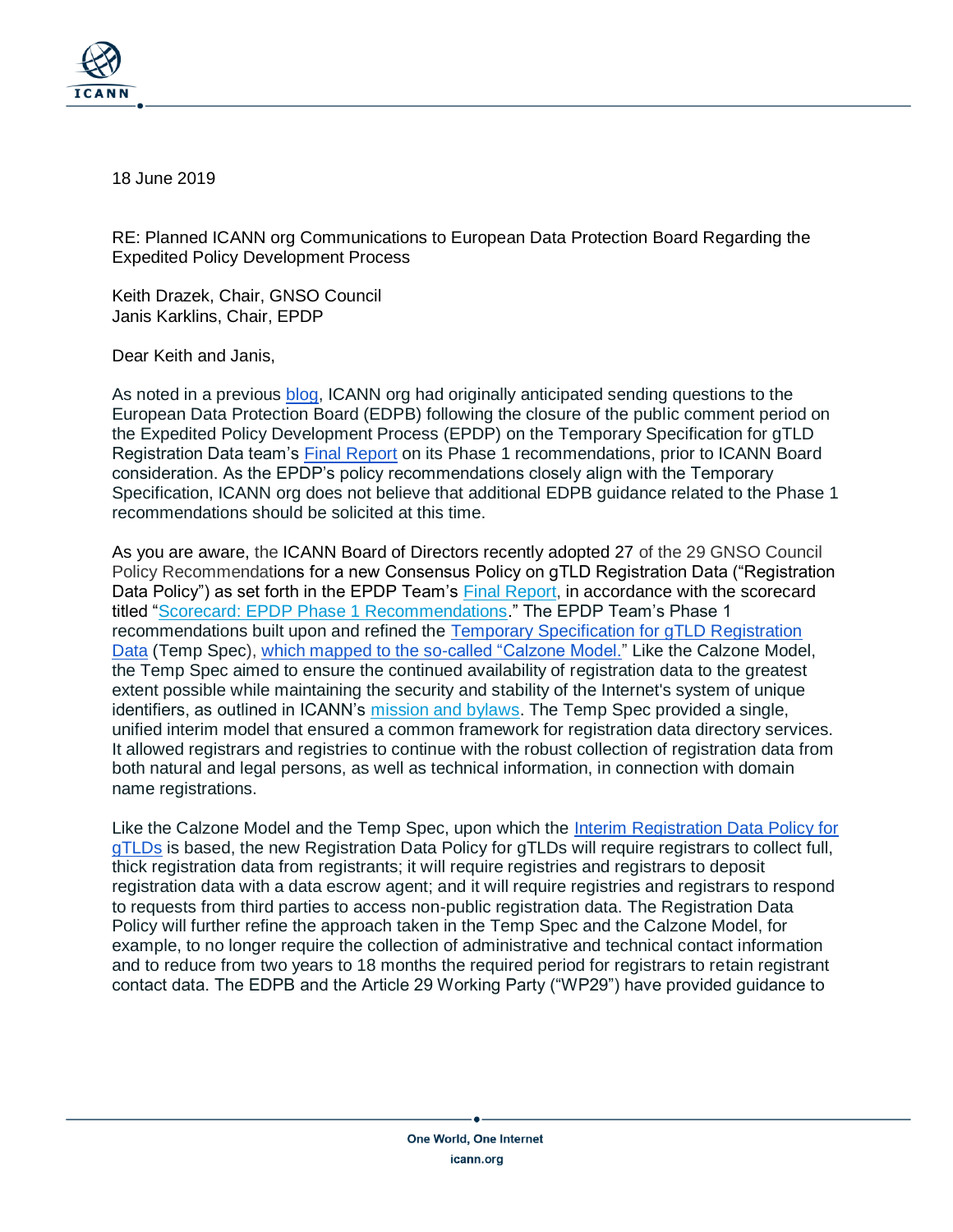

ICANN on these topics throughout the process leading up to the Board's adoption of the Phase 1 recommendations. We note that the EPDP also took this guidance into consideration during its discussions.

ICANN org and the community as a whole are continuing to consider issues under the EU's General Data Protection Regulation, such as (a) how the concepts of joint and independent controllership apply to our multi-stakeholder model and (b) related to the relationship between the initial purposes of collection and processing of registrant data and disclosure of that data to third parties with legitimate interests. ICANN org notes the EDPB's [endorsement of the WP29's](https://www.icann.org/en/system/files/files/statement-edpb-whois-27may18-en.pdf)  [statement r](https://www.icann.org/en/system/files/files/statement-edpb-whois-27may18-en.pdf)egarding WHOIS, and does not believe that requesting additional EDPB focus on this issue at this stage is necessary.

The EDPB also commented on these topics in its [5 July 2018 letter](https://www.icann.org/en/system/files/correspondence/jelinek-to-marby-05jul18-en.pdf) to ICANN org and has encouraged ICANN to move ahead in the development of an access model: "ICANN and the registrars/registries are, as controllers, responsible for ensuring that personal data processed in the context of WHOIS are only disclosed to third parties with a legitimate interest or other lawful basis under the GDPR, also taking into account the other requirements of the GDPR. This implies putting in place an appropriate access model, with appropriate safeguards, including measures to ensure a sufficient degree of compliance assurance. The responsibility for designing a model that will provide this assurance is in the first instance up to ICANN and the registrars/registries." As a result, ICANN org believes that instead of sending additional questions to the EDPB at this stage, we should wait to seek further guidance when new questions are identified, which is likely to occur in Phase 2.

As I previously [communicated](https://www.icann.org/en/system/files/correspondence/marby-to-karklins-16may19-en.pdf) to Janis, my team will engage with the EPDP as we pursue discussions with the EDPB. The work of the EPDP is critical for the development of a Standardized System for Access/Disclosure (SSAD) in Phase 2. As this is the focus of the next phase of work, it may be prudent to seek the EDPB's advice on such a model in future communications for the EPDP to develop a policy that can ensure alignment with the law and previous statements from data protection authorities. For example, the WP29 statement said that the WP29 expected ICANN to develop and implement a model that will enable legitimate uses by relevant stakeholders, such as law enforcement, of personal data concerning registrants in compliance with the GDPR, without leading to an unlimited publication of those data.

ICANN org's work to explore a Unified Access Model based on the Technical Study Group's [Technical Model for Access to Non-Public Registration Data](https://www.icann.org/en/system/files/files/technical-model-access-non-public-registration-data-30apr19-en.pdf) is meant to serve as an input to the EPDP's Phase 2 discussions on policy for a SSAD. Our goal with this work is to provide the EPDP with a legal framework for how such a model may be built. It is up to the EPDP to determine whether and how to make policy recommendations as they relate to any model.